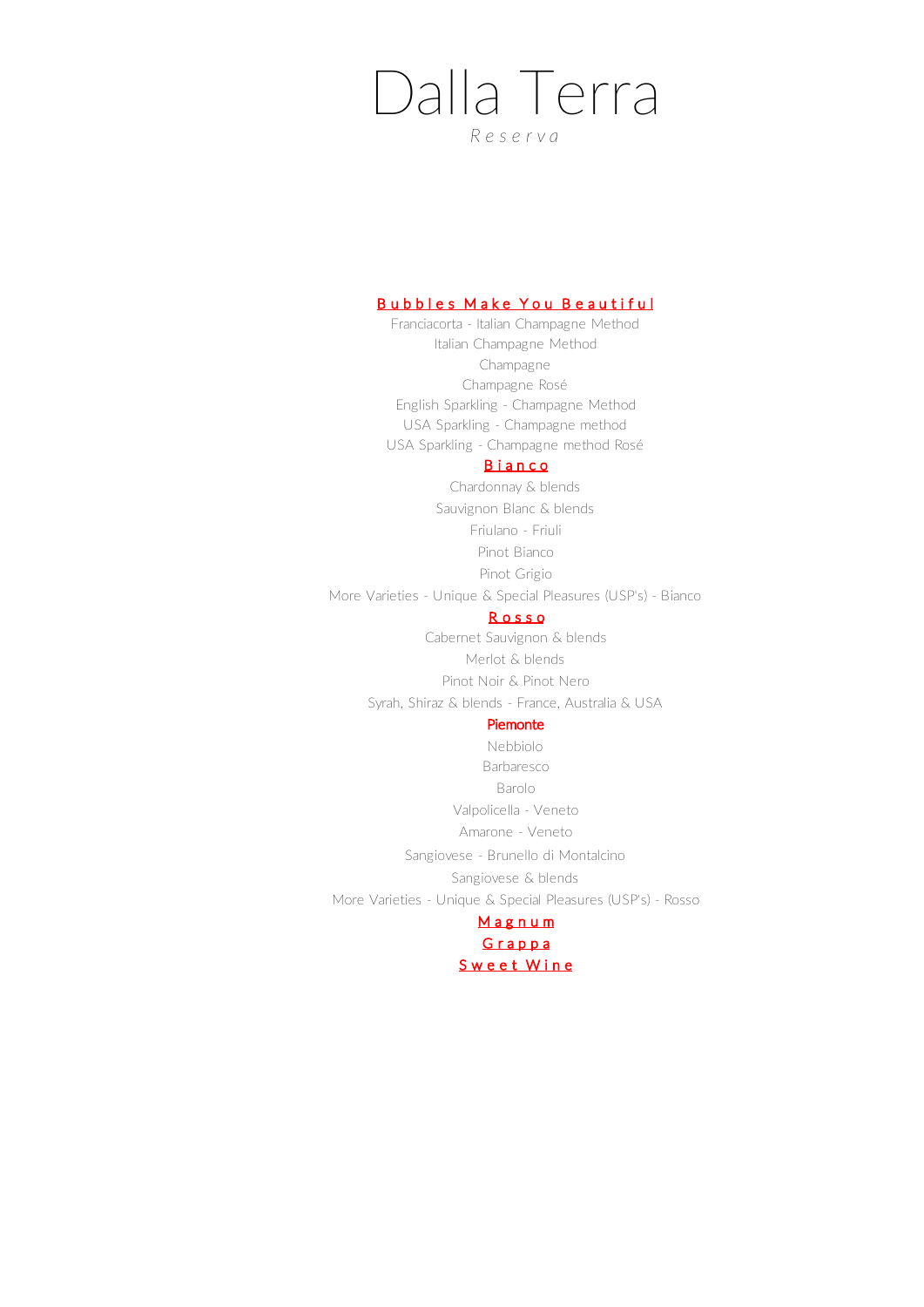# Bubbles Make You Beautiful

#### Franciacorta - Italian Champagne Method

| 2012 Monte Rossa 'Cabochon Doppiozero' Brut (70% Chardonnay & 30% Pinot Nero) No added sugar         | 131.5 |
|------------------------------------------------------------------------------------------------------|-------|
| 2005 Monte Rossa 'Cabochon Stellato' Brut (Chardonnay & Pinot Nero) Decanter 95 points               | 185.6 |
| NV Ca'del Bosco Cuvée Prestige (84% Chardonnay, 14% Pinot Nero & 2% Pinot Bianco)                    | 80.2  |
| 2016 Ca'del Bosco Satèn (85% Chardonnay & 15% Pinot Bianco)                                          | 97.5  |
| 2017 Ca'del Bosco Vinatge Collection Dosage Zéro (65% Chardonnay, 22% Pinot Nero & 13% Pinot Bianco) | 97.5  |
| 2016 Ca'del Bosco Vintage Collection Brut (55% Chardonnay, 30% Pinot Nero & 15% Pinot Bianco)        | 97.5  |
| NV Ca'del Bosco Rosé (80% Pinot Nero & Chardonnay 20%)                                               | 92.3  |
| 2011 Ca'del Bosco Vintage Collection Dosage Zéro Noir Rosé (Pinot Nero)                              | 150.1 |
| 2011 Ca'del Bosco Annamaria Clementi (65% Chardonnay, 20% Pinot Bianco & 15% Pinot Nero)             | 183.5 |
| 2011 Ca'del Bosco Annamaria Clementi Rosé (Pinot Nero)                                               | 282.2 |

#### Italian - Champagne Method

|  | 2012 Ferrari Perlé Rosé Riserva Trentino DOC (80% Pinot Nero & 20% Chardonnay) |  |
|--|--------------------------------------------------------------------------------|--|
|--|--------------------------------------------------------------------------------|--|

#### Champagne

NV Armand de Brignac 'Ace of Spades' GOLD Brut (40% Chard, 20% P Noir & 20% P Meun.) Falstaff 93 points 436.2 NV Bertrand Jorez Champagne Cuvée Prestige (60% Chard, 22% Pinot Meunier & 18% Pinot Noir) 73.5 2012 Dom Pérignon Brut Vintage (54% Chardonnay & 46% Pinot Noir) James Suckling 98 points 288.9 NV Champagne Drappier Brut Nature San Soufre (Pinot Noir) Sugar & sulphur free Wine Enthusiast 91 points 93.9 NV Krug Gran Cuvée Brut (Pinot Noir, Chardonnay & Pinot Meunier) Wine Spectator 95 points 293.2 2002 Louis Roederer 'Cristal' Brut (Chardonnay & Pinot Noir) Falstaff 98 points 440.6 2012 Louis Roederer 'Cristal' Brut (Chardonnay & Pinot Noir) Wine Enthusiast 98 points 273.7 2014 Louis Roederer Brut Vintage (70% Pinot Noir & 30% Chardonnay) 106.4 2006 Perrier Jouët 'Belle Epoque' Blanc de Blancs (Chardonnay) Wine Enthusiast 95 points 536.2 2007 Perrier Jouët 'Belle Epoque' (Chardonnay, Pinot Noir & P Meunier) Falstaff Magazin 94 points MAGNUM 899 2004 Pol Roger Cuvée 'Sir Winston Churchill' Grand Cru (Pinot Noir & Chard.) Wine Enthusiast 98 points 320.3 2008 Pol Roger Cuvée 'Sir Winston Churchill' Grand Cru (Pinot Noir & Chard.) Robert Parker 97 points 320.3 2002 Salon Cuvée 'S' Le Mesnil Blanc de Blancs (Chardonnay) Wine Enthusiast 100 points 990 2007 Tattinger Comtes de Champagne Blanc de Blancs (Chardonnay) Wine Enthusiast 97 points 275

#### Champagne Rosé

| NV Armand de Brignac 'Ace of Spades' Rosé (50% P Noir, 40% Chard & 10% P Meunier) Wine Spec 92 points     | 651.6 |
|-----------------------------------------------------------------------------------------------------------|-------|
| 2006 Dom Pérignon Vintage Rosé Brut (Pinot Noir, Chardonnay & Pinot Meunier) Wine Spectator 96 points     | 541.2 |
| 2015 Louis Roederer Brut Rosé Millesime (Pinot Noir & Chardonnay) Wine Spectator 93 points                | 108   |
| 2008 Louis Roederer 'Cristal' Brut Rosé (Chardonnay & Pinot Noir) Robert Parker 96 points                 | 683   |
| NV Jacquart Mosaïque Brut Rosé (Pinot Noir, Chardonnay & Pinot Meunier)                                   | 94.3  |
| NV Krug Rosé Brut (Pinot Noir, Chardonnay & Pinot Meunier) Wine Enthusiast 96 points                      | 407.3 |
| 2006 Perrier Jouët 'Belle Epoque' Rosé (Pinot Noir, Chardonnay & Pinot Meunier) Wine Enthusiast 94 points | 384.4 |
| 2010 Perrier Jouët 'Belle Epoque' Rosé (Pinot Noir, Chardonnay & Pinot Meunier) Wine Enthusiast 94 points | 353   |

#### English Sparkling - Champagne Method

| 2013 Chapel Down 'Kit's Coty' Coeur de Cuvée (Chardonnay) Kent England Decanter GOLD                  | 1176 |
|-------------------------------------------------------------------------------------------------------|------|
| 2010 Digby Vintage Reserve Brut (Chardonnay & Pinot Noir) England Decanter GOLD                       | 804  |
| NV Hattingley Valley CI Reserve (Chardonnay, Pinot Noir, Meunier & Gris) England Wine Enth. 92 points | 76.8 |

#### USA Sparkling - Champagne Method

NV Roederer Estate Napa Quartet Brut (Chardonnay & Pinot Noir) Decanter 95 points 69.8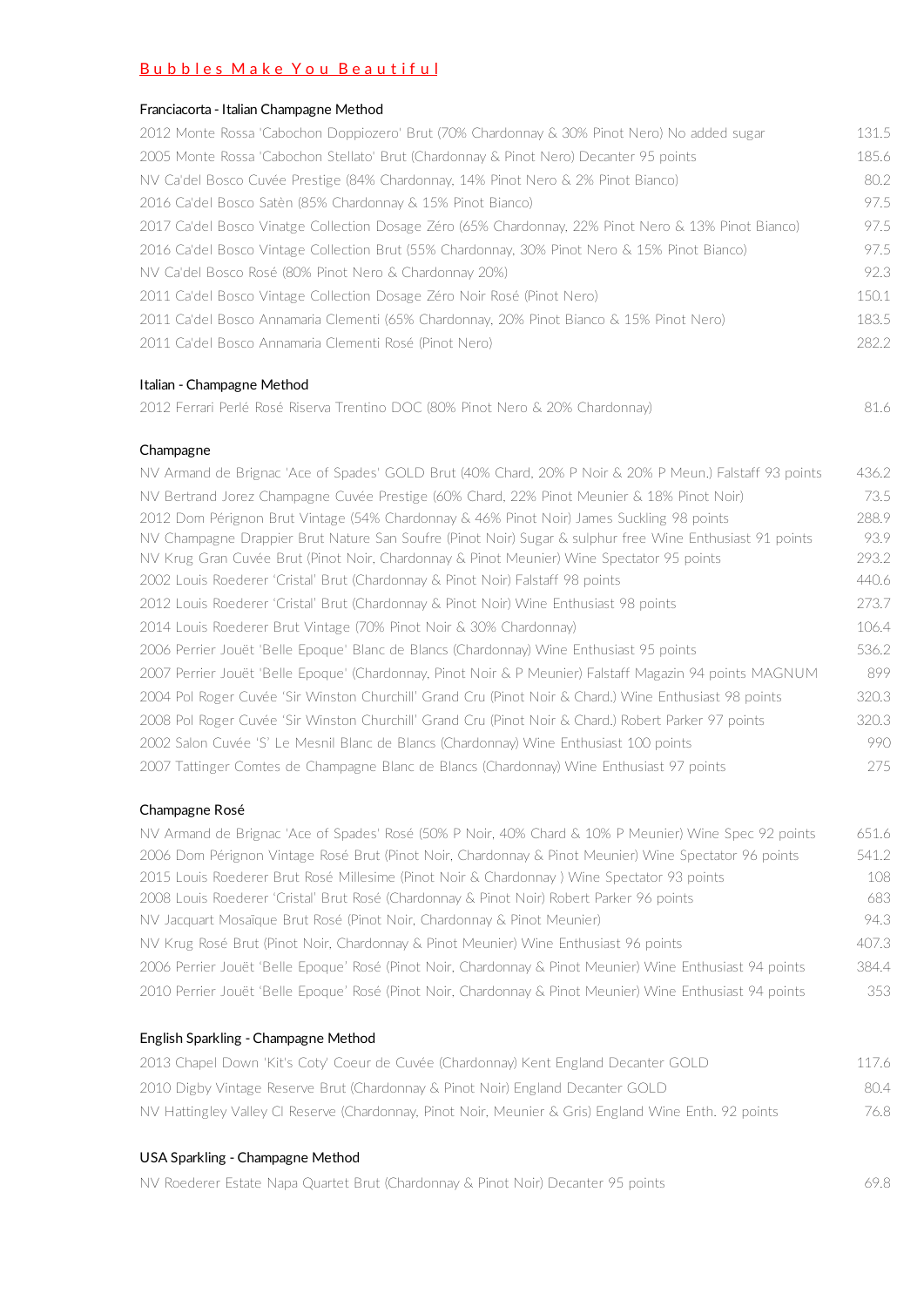# **B**ianco

## Chardonnay & blends

| 2019 Antinori Castello Della Sala 'Cervaro' IGT (Chardonnay & Grechetto) Umbria CellarTracker 93 points | 120   |
|---------------------------------------------------------------------------------------------------------|-------|
| 2016 Gaja 'Gaia & Rei' IGT Piemonte CellarTracker 91 points                                             | 330   |
| 2020 Gaja 'Rossj-Bass' Langhe Piemonte                                                                  | 118.8 |
| 2018 Querciabella Batar IGT Toscana Falstaff 93 points                                                  | 125   |
| France                                                                                                  |       |
| 2019 Billaud-Simon Chablis 1er Cru Montée de Tonnerre CellarTracker 92 points                           | 92.6  |
| 2019 Domaine Faiveley Meursault Côte de Beune Bourgogne                                                 | 92.2  |
| 2019 D. Faiveley Puligny-Montrachet 1er 'Champ Gain' Côte de Beaune Bourgogne Wine Enth. 94 points      | 117.4 |
| 2019 Philippe Colin Chassagne-Montrachet Cote de Beaune Burgundy Tim Atkin 90 points<br>USA             | 98.6  |
| 2019 Kistler Vineyards 'Les Noisetiers' Sonoma Valley California                                        | 126   |
| 2013 Ridge Vineyards Montebello (Chardonnay) Santa Cruz Mountains California Wine Spectator 92 points   | 235   |
| Sauvignon Blanc & blends                                                                                |       |
| 2020 Cantina Terlano Terlan 'Quarz' (Sauvignon Blanc) Trentino - Alto Adige                             | 92.4  |
| 2014 Gaja 'Alteni di Brassica' (Sauvignon Blanc) Piemonte CellerTracker 92 points                       | 184.6 |
| 2016 Gaja 'Alteni di Brassica' (Sauvignon Blanc) Piemonte James Suckling 94 points                      | 175.4 |
| 2017 Gaja 'Alteni di Brassica' (Sauvignon Blanc) Piemonte Falstaff 96 points                            | 166.2 |
| 2014 Ornellaia Bianco (74% Sauv. Bl, 13% Viognier & 13% Pt Manseng) Toscana James Suckling 95 points    | 246   |
| 2015 Ornellaia Bianco (Sauvignon Blanc) Toscana James Suckling 99 points                                | 238   |
| Friulano - Friuli                                                                                       |       |
| 2018 Livio Felluga Terre Alte Bianco Rosazzo DOCG (Friulano, Pinot Bianco & Sauvignon Blanc)            | 100.7 |
| Pinot Bianco                                                                                            |       |
| 2009 Cantina Terlano 'Rarità' (Pinot Bianco, rare blend) Trentino - Alto Adige Falstaff 96 points       | 260   |
| 2019 Cantina Terlano 'Nova Domus' Riserva (Pinot Bianco, Chardonnay & Sauvignon Blanc)                  | 96.2  |

## Pinot Grigio

2016 Dario Princic Vino Bianco (Pinot Grigio) Friuli 83.3

| More Varieties - Unique & Special Pleasures (USP's) - Bianco                                          |       |
|-------------------------------------------------------------------------------------------------------|-------|
|                                                                                                       |       |
| 2019 Donnafugata Etna Bianco 'Sul Volcano' (Carricante) DOC Sicily                                    | 80.5  |
| 2020 Gaja Ca'Marcada 'Vistamare' IGT (40% Vermentino, 40% Viognier & 20% Fiano) Toscana               | 852   |
| France                                                                                                |       |
| 2018 René Muré Riesling Vorbourge Clos Saint Landelin Alsace Grand Cru                                | 79.2  |
| 2013 Roten Mounir Saouma 'Magis' Châteauneuf-du-Pape (Grenache BI, & others) Wine Spectator 96 points | 141.8 |

# **Rosato**

| 2020 Château d'Esclans 'I ES CLANS' Côte de Provence France |       |
|-------------------------------------------------------------|-------|
| 2020 Château d'Esclans 'GARRUS' Côte de Provence France     | 189.7 |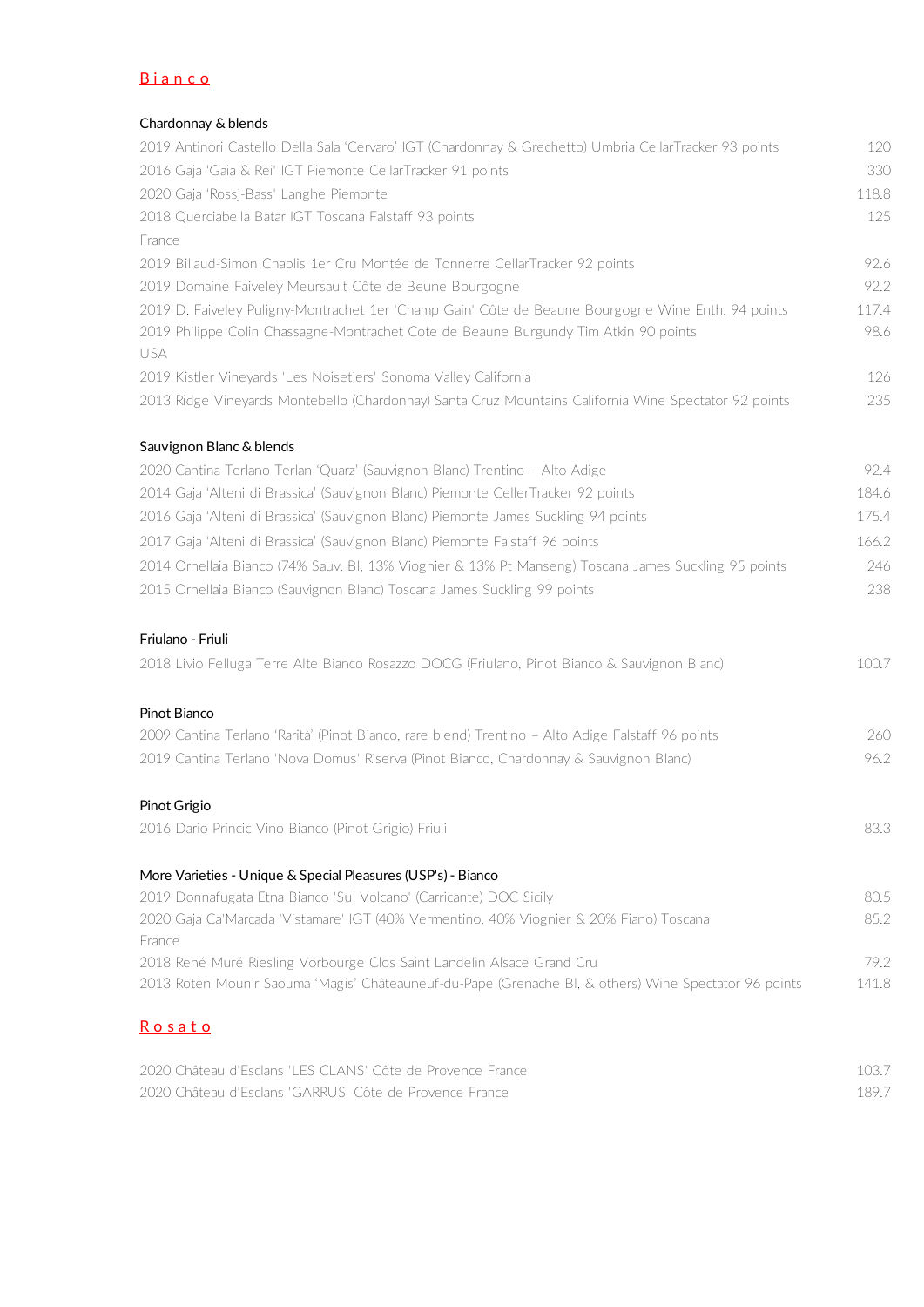# R o s s o

## Cabernet Sauvignon & blends

| 2015 Gaja Ca'Marcanda 'Camarcanda' Bolgheri (80% Cab Sauv. & 20% Franc) Robert Parker 96 points                                                     | 166.2      |
|-----------------------------------------------------------------------------------------------------------------------------------------------------|------------|
| 2016 Luce 'Lux Vitis' (Cabernet Sauvignon & small amount of Sangiovese)                                                                             | 155.1      |
| 2016 Querciabella 'Camartina' IGT Toscana (Cab Sauv. & Sangiovese) Falstaff Magazin 94 points                                                       | 124.9      |
| 2017 Poggio al Tesoro 'Sondraia' Bolgheri Superiore (adj Ornelaia) (Cab Sauv, Mer. & Cab. Fr) Falstaff 93 points                                    | 99.8       |
| Vertical (750ml x4):                                                                                                                                |            |
| 2015 Tenuta dell'Ornellaia 'Ornellaia' Bol. Sup. IGT (Cab Sauv. & Fr., Merlot, & Pt.Vdt) VA Galloni 98 points                                       | 330        |
| 2016 Tenuta dell'Ornellaia 'Ornellaia' Bol. Sup. IGT (Cab Sauv. & Fr., Merlot, & Pt.Vdt) J Suckling 98 points                                       | 315        |
| 2017 Tenuta dell'Ornellaia 'Ornellaia' Bol. Sup. IGT (Cab Sauv. & Fr., Merlot, & Pt.Vdt) Falstaff 97 points                                         | 295        |
| 2018 Tenuta dell'Ornellaia 'Ornellaia' Bol. Sup. IGT (Cab Sauv. & Fr., Merlot, & Pt.Vdt) Falstaff 98 points                                         | 280        |
| 2017 Tenuta San Guido 'Guildalberto' DOC (Cab Sauv. & Merlot) Bolgheri Wine Enthusiast 93 points                                                    | 90         |
| Vertical $(750ml \times 10)$ :                                                                                                                      |            |
| 1985 Tenuta San Guido 'Sassicaia' DOC (Cab Sauv. & Cab Franc) Bolgheri Robert Parker 100 points                                                     | 4500       |
| 1999 Tenuta San Guido 'Sassicaia' DOC (Cab Sauv. & Cab Franc) Bolgheri Wine Spectator 92 points                                                     | 685.4      |
| 2000 Tenuta San Guido 'Sassicaia' DOC (Cab Sauv. & Cab Franc) Bolgheri Wine & Spirits Mag 95 points                                                 | 711.1      |
| 2012 Tenuta San Guido 'Sassicaia' DOC (Cab Sauv. & Cab Franc) Bolgheri Dr. Wine 98 points                                                           | 555        |
| 2013 Tenuta San Guido 'Sassicaia' DOC (Cab Sauv. & Cab Franc) Bolgheri Robert Parker 98 points                                                      | 545        |
| 2014 Tenuta San Guido 'Sassicaia' DOC (Cab Sauv. & Cab Franc) Bolgheri Wine Enthusiast 95 points                                                    | 520        |
| 2015 Tenuta San Guido 'Sassicaia' DOC (Cab Sauv. & Cab Franc) Bolgheri Wine Enthusiast 97 points                                                    | 520        |
| 2016 Tenuta San Guido 'Sassicaia' DOC (Cab Sauv. & Cab Franc) Bolgheri Robert Parker 100 points                                                     | 550        |
| 2017 Tenuta San Guido 'Sassicaia' DOC (Cab Sauv. & Cab Franc) Bolgheri Robert Parker 97 points                                                      | 415        |
| 2018 Tenuta San Guido 'Sassicaia' DOC (Cab Sauv. & Cab Franc) Bolgheri Wine Spectator 96 points                                                     | 400        |
| France                                                                                                                                              |            |
| 2011 Château Haut-Brion Pessac-Léognan Bordeaux (Cab Sauv. & Fr., Pt. Vdt. & Merlot) Suckling 96 points                                             | 434.3      |
| 2015 Château Kirwan 'Charmes de Kirwan' (Cab Sauv., Merlot, Cab Franc, & P Vdt) Falstaff 91 points                                                  | 87.1       |
| 2011 Château Lafite Rothschild 1er Pauillac (Cab Sauv. & Merlot) Wine Enthusiast 96 points                                                          | 695        |
| 2012 Château Lafite Rothschild 1er Pauillac (Cab Sauv. & Merlot) Wine Enthusiast 96 points                                                          | 675        |
| 2014 Château Lynch Bages Paulliac (Cab Sauv., Merlot, Cab Fr., & Pt Vdt.) Wine Enthusiast 95 points                                                 | 193.3      |
| 2016 Château Pichon 'Reservé de Pichon Comtesse' Paulliac (Cab Sauv., Merlot & Pt. Vdt) Falstaff 93 points                                          | 98.7       |
| 2012 Château Pontet-Canet 5ème Cru Paulliac (Cab Sauv., Merlot, Cab Flanc & Pt. Vdt) Wine Enthusiast 92 points                                      | 184.6      |
| 2008 Château Talbot 4ème Cru Saint-Julien (Cab Sauv., Merlot & Pt. Vdt) Wine Enthusiast 93 points                                                   | 157.5      |
| USA                                                                                                                                                 |            |
| 2009 Christian Moueix 'Dominus' (Cab Sauv, Franc & Pt. Vdt) Napa Robert Parker 97p (Owner of Petrus)                                                | 398.9      |
| 2011 Diamond Creek 'Volcanic Hill's Napa Valley Wine Enthusiast 94 points                                                                           | 234.6      |
| 2016 Joseph Phelps Cab. Sauvignon (84% Cab Sauv., 8% Merlot & 4% P Vdt) Napa Wine Enthusiast 93 points                                              | 111.9      |
| 2013 Joseph Phelps 'Insignia' (88% Cab Sauv, 5% P Vdt, 3% Merlot & 3% Malbec) Napa Robert Parker 98 points                                          | 278.9      |
| 2008 Opus One (Bordeaux blend) Napa Valley Vinous Antonio Galloni 95 points<br>2013 Opus One (Bordeaux blend) Napa Valley James Suckling 100 points | 695<br>750 |
| NV Opus One 'Overture' 2018 release (Bordeaux blend) Napa Valley                                                                                    | 215        |
| 2018 Ridge Vineyards 'Cabernet Sauvignon' Santa Cruz Mountains USA CellarTracker 93 points                                                          | 108.5      |
| 2013 Ridge Vineyards 'Montebello' (Cab Sauv.) USA Decanter 100 points 375ml                                                                         | 314.9      |
| 2014 Screaming Eagle Napa USA Robert Parker 97 points                                                                                               | 4500       |
| 2003 Vérité 'La Joie' (Merlot, Cab Franc & Malbec) Sonoma California USA Robert Parker 98 points                                                    | 525        |
|                                                                                                                                                     |            |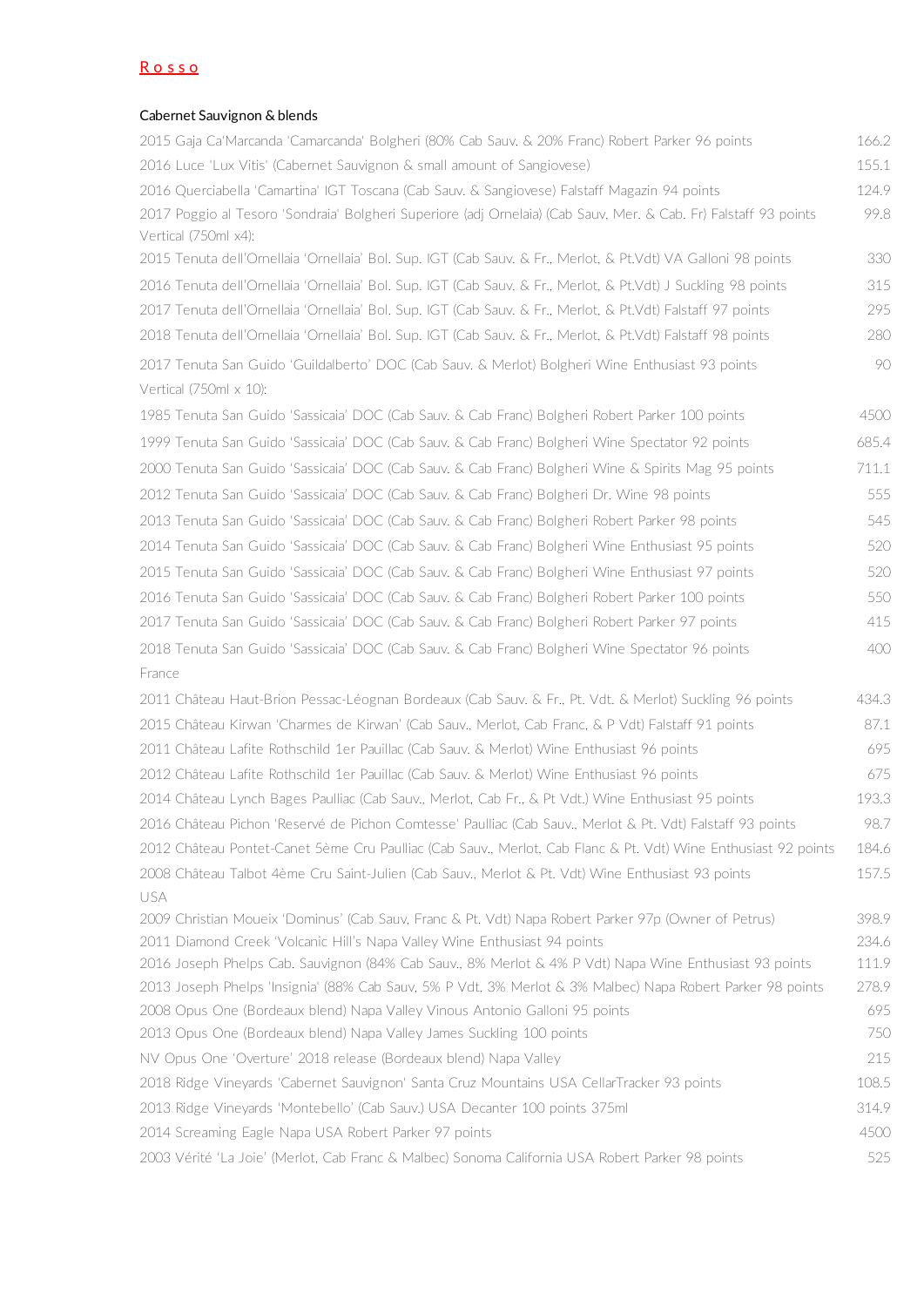## Merlot & blends

| 2002 Tenuta dell'Ornellaia 'Masseto' IGT Bolgheri (Merlot) Vinous Antonio Galloni 96 points                               | 1200  |
|---------------------------------------------------------------------------------------------------------------------------|-------|
| 2011 Tenuta dell'Ornellaia 'Masseto' IGT Bolgheri (Merlot) James Suckling 100 points - "Perfect"<br>Vertical (750ml x 6): | 1500  |
| 2008 Castello di Ama 'L'Apparita' IGT Toscana (Merlot) Wine Enthusiast 97 points                                          | 434.9 |
| 2009 Castello di Ama 'L'Apparita' IGT Toscana (Merlot) Cellar Tracker 93 points                                           | 414.9 |
| 2010 Castello di Ama 'L'Apparita' IGT Toscana (Merlot) Cellar Tracker 93 points                                           | 389.9 |
| 2015 Castello di Ama 'L'Apparita' IGT Toscana (Merlot) Falstaff 98 points                                                 | 369.9 |
| 2016 Castello di Ama 'L'Apparita' IGT Toscana (Merlot) Robert Parker 99 points                                            | 365.9 |
| 2017 Castello di Ama 'L'Apparita' IGT Toscana (Merlot) Robert Parker 96 points                                            | 364.9 |
| 2016 Prima Pietra IGT Toscana (50% Mer., 30% Cab Sauv, 10% Cab. Fr & 10% Pt. Vdt) WinesCritic 96 points                   | 94.1  |
| France                                                                                                                    |       |
| 2017 Château Petit Village Le Jardin de Petit-Village Pomerol (Merlot, Cab Sauv. & Cab Franc)                             | 96.8  |
| 2008 Château Lafleur 'Les Pensees de Lafleur' (60% Merlot, 40% Cab Franc) Pomerol Jeff Leve 90 points                     | 250   |
| 1989 Château Palmer Margaux (Merlot, Cab Sauv. & Petit Verdot) Robert Parker 96 points                                    | 667.7 |
| 2017 Château Palmer 'Alter Ego de Palmer' Margaux (Merlot, Cab Sauv. & Petit Verdot) Falstaff 95 points                   | 140.1 |
| 1986 Petrus Pomerol (Merlot) Wine Spectator 92 points                                                                     | 3609  |
| <b>USA</b>                                                                                                                |       |
| 2016 Blackbird Vineyards 'Arise' Napa Valley (Merlot, Franc, Cab Sauv. & P Vdt.) R Parker 98 points                       | 92.4  |
| Pinot Noir & Pinot Nero                                                                                                   |       |
| 2016 Ignaz Niedrist Pinot Nero vom Kalk Südtirol Italy V A Galloni 91 points                                              | 98.6  |
| France & USA                                                                                                              |       |
| 2015 Claude Dugat Gevery-Chambertin Côte de Nuits Bourgogne France J. Cho Lee 93 points                                   | 178.9 |
| 2017 D. Drouhin Laurène Dundee Hills Oregon USA Wine Enthusiast 93 points                                                 | 90.7  |
| 2016 D. Faiveley 'Clos des Issarts' Gevery Chambertin 1er Bourgogne France                                                | 108.6 |
| 2013 D. Romanée-Conti 'Grands Echézeaux' Grand Cru Côte de Nuits Bourgogne France J. Cho Lee 95 points                    | 3900  |
| 2013 D. Romanée-Conti 'La Tâche' Grand Cru Monopole Côte de Nuits Bourgogne France Robert Parker 97 points                | 4500  |
| 2016 Lucien Le Moine 'Les Caillerets' Volnay Premier Cru Bourgogne France                                                 | 156.4 |
| 2015 René Muré 'V' Grand Cru Alsace France                                                                                | 89.8  |
| 2014 Cobb Coastlands Vineyard 1906 Block Pommard Sonoma California USA VA Galloni 95 points                               | 107   |
| 2019 Kistler Vineyards 'Sonoma Coast' Sonoma California USA                                                               | 126   |
| 2017 Schug Pinot Noir Carneros California USA Wine Enthusiast 90 points                                                   | 90    |
|                                                                                                                           |       |

## Syrah & Shiraz blends - France, Australia & USA

| 2009 Château de Beaucastel Châteauneuf-du-Pape Rouge Rhone France Wine Spectator 96 points | 155   |
|--------------------------------------------------------------------------------------------|-------|
| 2019 Château de Beaucastel Châteauneuf-du-Pape Rouge Rhone France CellarTracker 95 points  | 134.7 |
| 2015 Dom. des Tourettes Delas Hermitage (Syrah) Rhone France Robert Parker 98 points       | 110   |
| 2016 Sine Qua Non 'Ratsel' (81% Syrah & others) USA Robert Parker 99 points                | 358.4 |
|                                                                                            |       |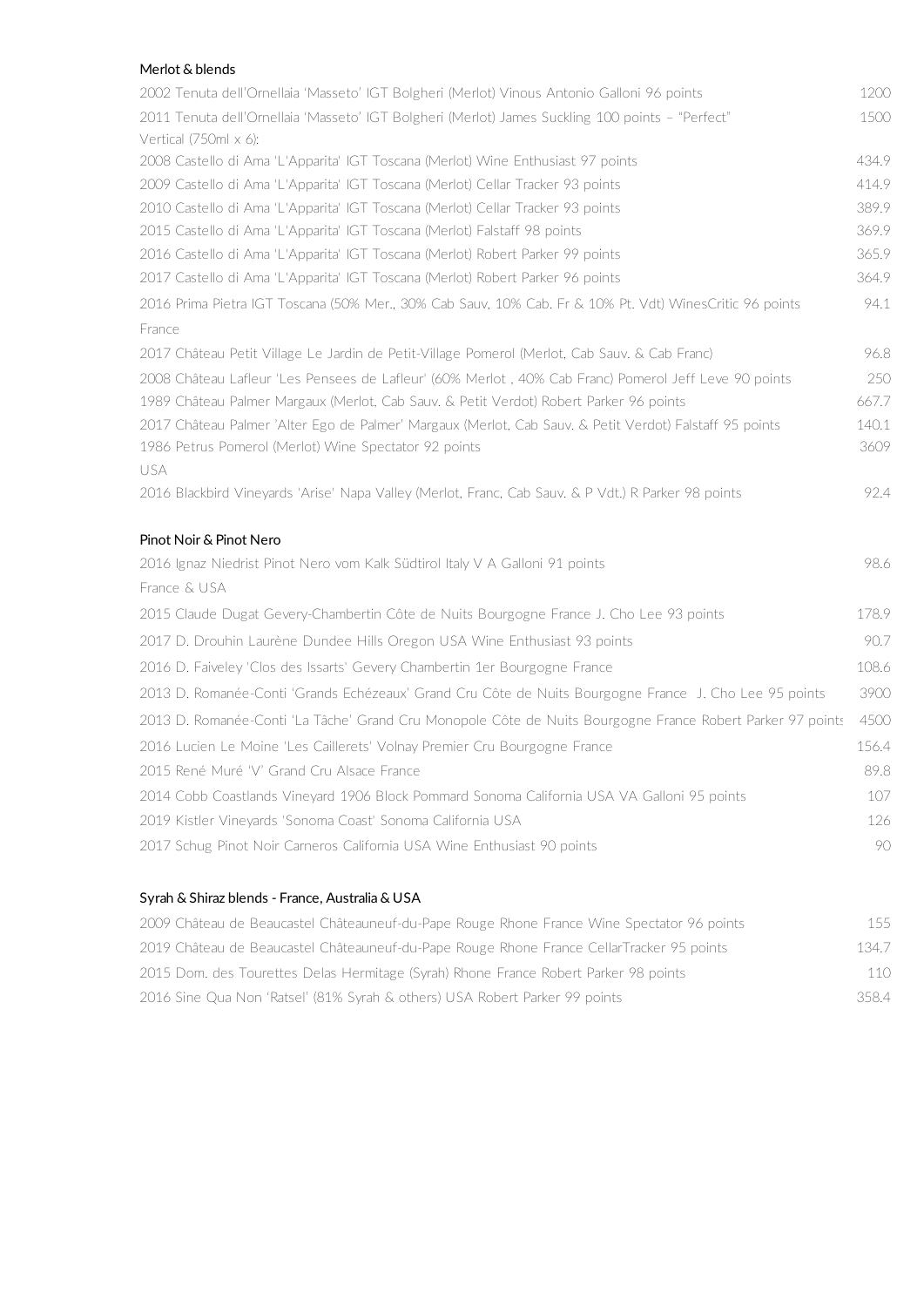# Piemonte

## Nebbiolo

| 2019 Gaja 'Sito Moresco' Langhe (40% Nebbiolo, 30% Barbera & 30% Merlot)                        | 899  |
|-------------------------------------------------------------------------------------------------|------|
| 2017 Nino Negri 5 Stelle Sfursat DOCG Lombardy                                                  | 824  |
| 2017 Noah Lessona Falstaff 93 points                                                            | 74 7 |
| 2016 Travaglini 'Gattinara' Riserva DOCG Decanter SILVER, Voted amongst '50 Best Italian Wines' | 85.  |

#### Barbaresco

| Vertical $(750ml \times 4)$ :                                              |       |
|----------------------------------------------------------------------------|-------|
| 2012 Gaja DOCG James Suckling 94 points                                    | 325   |
| 2013 Gaja DOCG Falstaff Magazin 94 points                                  | 315   |
| 2014 Gaja DOCG Robert Parker 94 points                                     | 305   |
| 2015 Gaja DOCG Cellar Selection 96 points                                  | 295   |
| 2011 Gaja Sorì Tildìn Lange DOC Robert Parker 95 points                    | 475   |
| Horizontal of Single Vineyards (750ml x 3):                                |       |
| 2014 Gaja Costa Russi Barbaresco DOC Antonio Galloni 96 points             | 460   |
| 2014 Gaja Sorì San Lorenzo Barbaresco DOC Vinous Antonio Galloni 97 points | 460   |
| 2014 Gaja Sorì Tildìn Barbaresco DOC Vinous Antonio Galloni 97 points      | 460   |
| 2018 Albino Rocca 'Ovello Vigna Loreto' DOCG Wine Enthusiast 94 points     | 101.5 |
| 2017 Pio Cesare DOCG Falstaff 93 points                                    | 917   |

## Barolo

| 2017 Gaja 'Dagromis' DOCG                                         | 1164  |
|-------------------------------------------------------------------|-------|
| 2010 Gaja Sperss* Barolo Wine Spectator 97 points                 | 333.7 |
| 2015 Germano Ettore 'Vigna Rionda' DOCG Wine Enthusiast 97 points | 140.1 |
| 2017 Pio Cesare DOCG Wine Enthusiast 96 points                    | 95.5  |
| 2008 Poderi Aldo Conterno Bussia 'Cicala' DOCG Falstaff 96 points | 228.1 |
|                                                                   |       |

# Valpolicella - Veneto

| 2014 Dal Forno Romono Valpolicella Sup. (60% Corvina, 35% Rondi, 5% Molinara) Wine Spec. 91 points     | 121.6 |
|--------------------------------------------------------------------------------------------------------|-------|
| Amarone - Veneto                                                                                       |       |
| 2009 Dal Forno Romono Vigneto Monte Lodoletta Amarone della Valpolicella DOCG James Suckling 98 points | 446.7 |
| 2013 Dal Forno Romono Vigneto Monte Lodoletta Amarone della Valpolicella DOCG Robert Parker 98 points  | 423.5 |
| Vertical $(750ml \times 4)$ :                                                                          |       |
| 1995 G Quintarelli Amarone Classico della Valpolicella DOCG Robert Parker 97 points                    | 795.  |
| 1998 G Quintarelli Amarone Classico della Valpolicella DOCG Wine Enthusiast 96 points                  | 745   |
| 2007 G Quintarelli Amarone Classico della Valpolicella DOCG CellarTracker 94 points                    | 599   |
| 2011 G Quintarelli Amarone Classico della Valpolicella DOCG CellarTracker 95 points                    | 575   |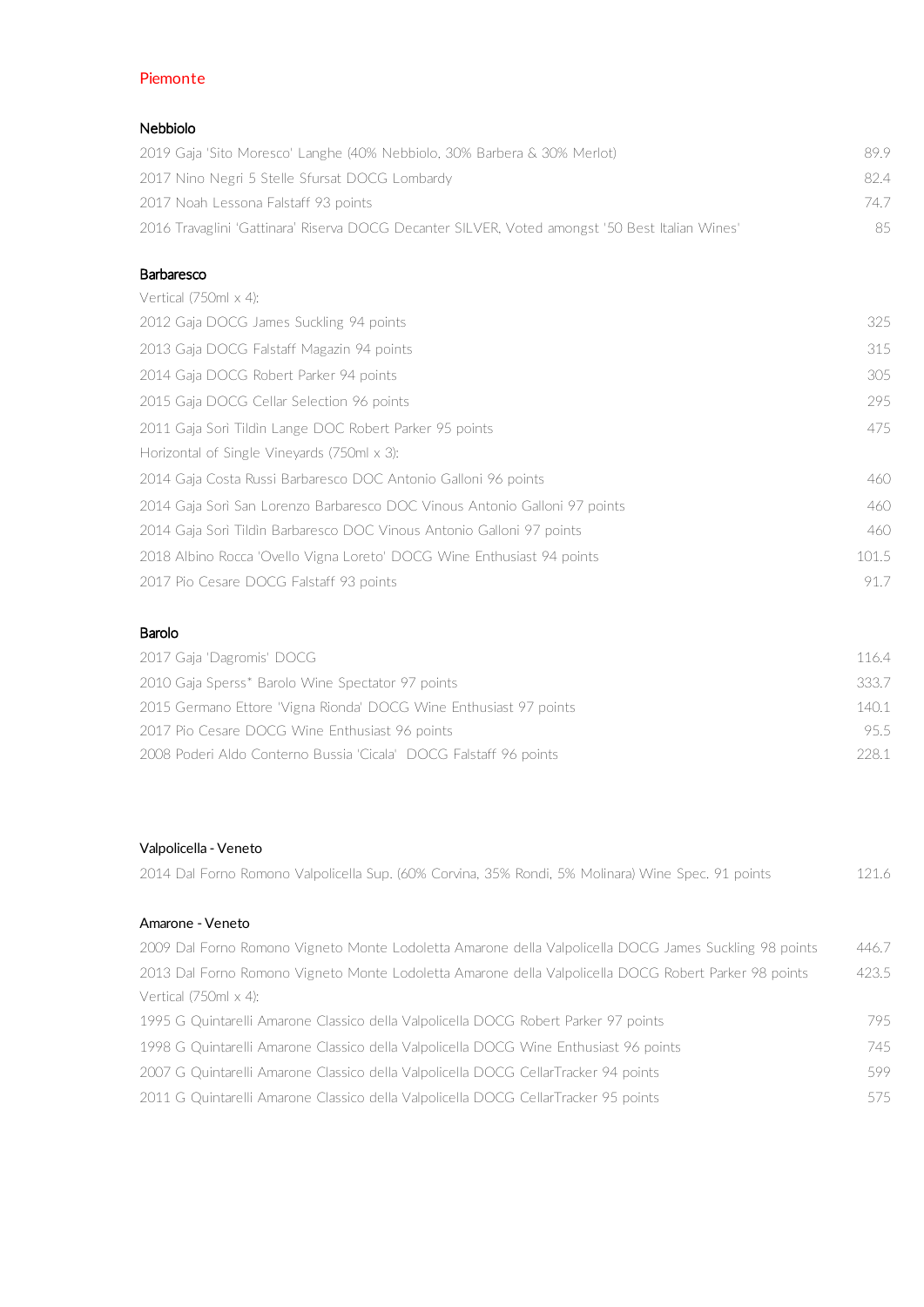#### Sangiovese – Brunello di Montalcino

2015 Antinori Pian delle Vigne Brunello di Montalcino DOCG WinesCritic 92 points 96 2016 Gaja Pieve Santa Restituta Brunello di Montalcino DOCG CellarTracker 93 points 109 2015 Gaja Pieve Santa Restituta 'Rennina' Brunello di Montalcino DOCG Robert Parker 96 points 189 2013 Gaja Pieve Santa Restituta 'Sugarille' Brunello di Montalcino DOCG Wine Enthusiast 96 points 206.3 2016 Luce della Vite Brunello di Montalcino DOCG Wine Spectator 96 points 170.2 2015 Poggio San Polo 'Podernovi' Brunello di Montalcino DOCG Falstaff 98 points 180.3 2017 San Polo Brunello di Montalcino DOCG Wine Enthusiast 95 points 97.5 2010 Valdicava Brunello di Montalcino DOCG Wine Spectator 92 points 189 2010 Valdicava Brunello di Montalcino 'Madonna del Piano' DOCG Wine Spectator 96 points 282.4

#### Sangiovese & blends

Vertical (750ml x 6):

| 2011 Antinori Tignanello IGT Bolgheri (Sangio, Cab Sauv. & Cab Franc) James Suckling 95 points             | 275   |
|------------------------------------------------------------------------------------------------------------|-------|
| 2012 Antinori Tignanello IGT Bolgheri (Sangio, Cab Sauv. & Cab Franc) James Suckling 96 points             | 265   |
| 2013 Antinori Tignanello IGT Bolgheri (Sangio, Cab Sauv. & Cab Franc) James Suckling 97 points             | 260   |
| 2015 Antinori Tignanello IGT Bolgheri (Sangio, Cab Sauv. & Cab Franc) James Suckling 98 points             | 255   |
| 2017 Antinori Tignanello IGT Bolgheri (Sangio, Cab Sauv. & Cab Franc) Robert Parker 96 points              | 225   |
| 2018 Antinori Tignanello IGT Bolgheri (Sangio, Cab Sauv. & Cab Franc) James Suckling 96 points             | 220   |
| 2017 Castello di Ama 'Haiku' IGT Toscana (50% Sangio, 25% Merlot & 25% Cab Sauv) WinesCritic 93 points     | 100.8 |
| 2013 Castello di Vicarello 'Terri di Vico' IGT Toscana (70% Sangiovese & 30% Merlot)                       | 92.0  |
| 2017 Fèlsina Berardenga Fontalloro Chianti Classico DOCG Toscana (Sangiovese) Falstaff 94 points           | 96.0  |
| 2018 Fontodi Flaccianello della Pieve IGT Toscana (Sangiovese) Robert Parker 98 points                     | 147.1 |
| 2012 Isole e Olena Cepparello IGT Toscana (Sangiovese) Falstaff 97 points                                  | 156.4 |
| 2018 Luce della Vite 'Luce' IGT (Sangiovese & Merlot) Wine Spectator 93 points                             | 170.2 |
| 2018 Luce della Vite 'Lucente' IGT (Sangiovese & Merlot) Wine Spectator 90 points                          | 78.9  |
| 2013 Mazzei Castello di Fonterutoli 'Mix 36' IGT Toscana James Suckling 94 points                          | 95.3  |
| 2019 Mazzei Castello di Fonterutoli 'Siepi' IGT Toscana (Sangiovese & Merlot)                              | 122.4 |
| 2016 M Fonterutoli Chianti Classico Gran Selezione DOCG Toscana (Mainly Sangio.) Wine Enthusiast 91 points | 91.2  |
| 2014 Rocca di Frassinello Toscana (Sangiovese, Merlot & Cab. Sauv)                                         | 83.8  |
|                                                                                                            |       |

#### More Varieties - Unique & Special Pleasures (USP's) - Rosso

| 2018 Gaja Ca'Marcanda 'Magari' (60% Cab Franc, 30% Cab Sauv, & 10% P. V.)                                            | 99.6  |
|----------------------------------------------------------------------------------------------------------------------|-------|
| 2016 Morella La Signora Primitivo IGT Salento                                                                        | 88.2  |
| 2016 PoderNuovo 'Argilio' (Cabernet Franc) IGT Toscana Falstaff 92 points                                            | 99    |
| 2016 Tasca d'Almerita Ten. Regaleali 'Riserva del Conte' Contea di Sclafani (Nero d'Avola) Sicily R Parker 96 points | 107.1 |
| Argentina, Spain & USA                                                                                               |       |
| 2018 Bodega Norton Lote Malbec L-1 Lunlunta Luján de Cuyo Mendoza Argentina.                                         | 82.1  |
| 2015 Bodega Norton Lote Malbec L-112 La Colonia Luján de Cuyo Mendoza Argentina                                      | 82.1  |
| 2018 Creaciones Exeo Rioja Alavesa 'Cifras' (Garnacha) Spain-                                                        | 62.9  |
| 2011 La Rioja Alta Gran Reserva 904 DOCa (89% Tempranillo & 11% Graciano) Spain Tim Atkin 95 points                  | 98.6  |
| 2016 Rothschild & Vega Sicilia 'Macán' Rioja DOCa (Tempranillo) Spain Tim Atkin 97 points                            | 110.0 |
| 2018 Ridge Vineyards East Bench (Zinfandel) Sonoma California V A Galloni 91 points                                  | 84    |
| 2018 Ridge Vineyards Geyserville Alexander Valley (Zinfandel blend) Sonoma California V A Galloni 94 points          | 93    |
| 2018 Ridge Vineyards Lytton Springs (Zinfandel) Sonoma California V A Galloni 96 points                              | 93    |